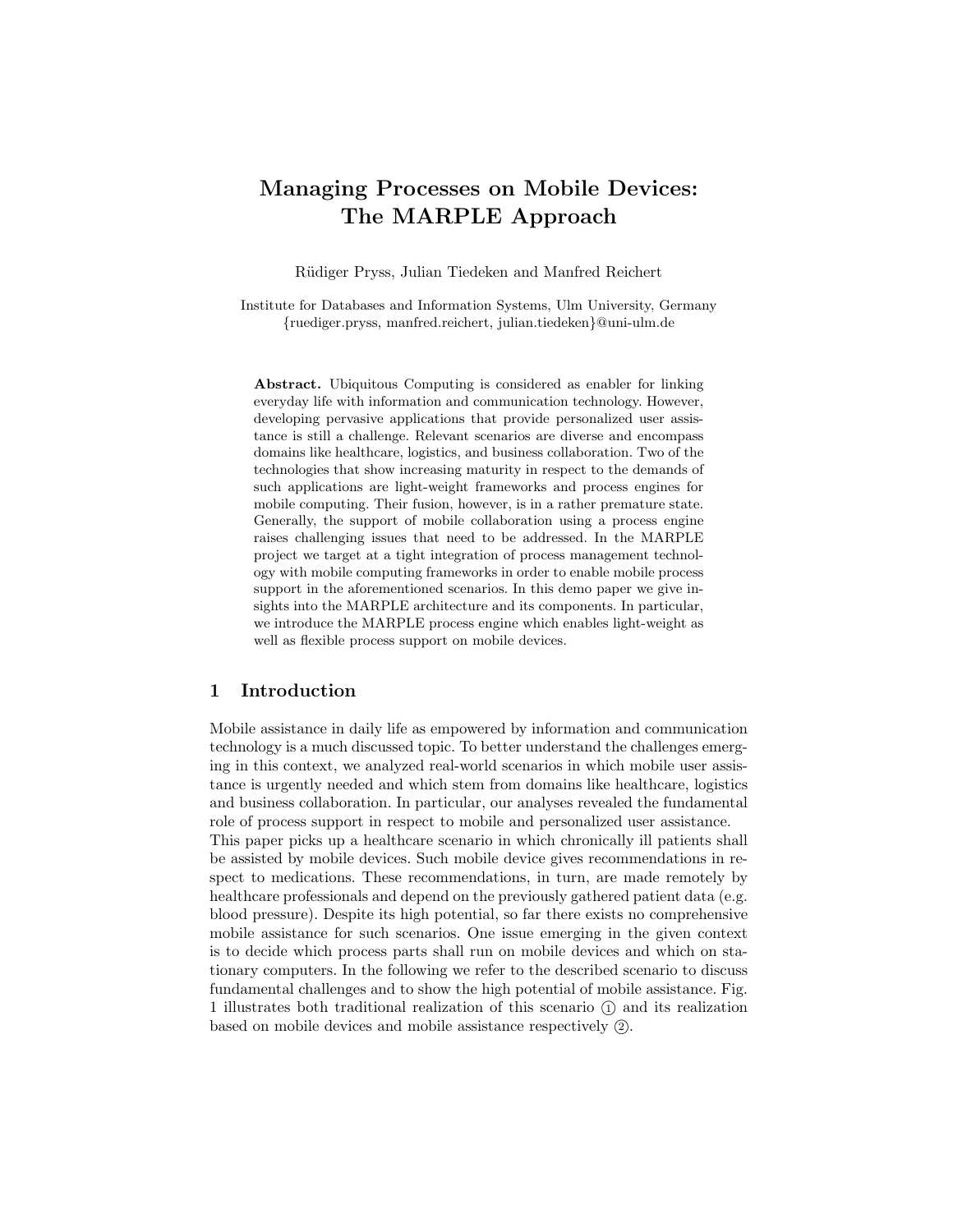

Fig. 1. Abstract Healthcare Scenario

After discharging a patient the usual way to monitor his health status is to schedule regular visits for him in the clinic. In certain cases, however, this can lead to delayed adaptations of his treatment plan in case his status has changed. To improve this situation and to enable real-time monitoring, mobile data collection and mobile assistance <sup>2</sup> of the patient would be highly welcome by all parties; i.e., the patient needs to be assisted by a mobile device which gathers medical data from him and informs clinicians about status changes.

To realize the second scenario patient-specific application logic needs to be provided on the mobile device. Consequently, the overall treatment workflow is maybe partitioned (2) and process fragments may run on stationary computers as well as on mobile devices. In particular, the process fragment running on the mobile device needs to be adapted to the specific patient and may evolve over time, i.e., hard-coded process implementations are not tolerable.

To enable mobile assistance we developed a light-weight process engine called MARPLE that runs on the mobile device and that is able to interact with backend processes if required. In addition, we provide advanced tools for defining, configuring and verifying process fragments. In this paper, we focus on the core architecture and components of the MARPLE mobile process engine. Conceptual issues related to the partitioning of processes as well as to the synchronization of the resulting fragments are outside the scope of this paper.

When developing our MARPLE engine we had one shining example to follow - the ADEPT process management system we had developed during the last decade [1]. In particular, we adopt basic design principles from ADEPT (e.g., correctness-by-construction, dynamic process adaptability), but also align the MARPLE architecture with specific needs of mobile processes.

Section 2 introduces a concrete application scenario. In Section 3 we give insights into the MARPLE architecture, while Section 4 shows how the described scenario can be supported in MARPLE. Section 5 discusses related work and Section 6 concludes with a summary and outlook.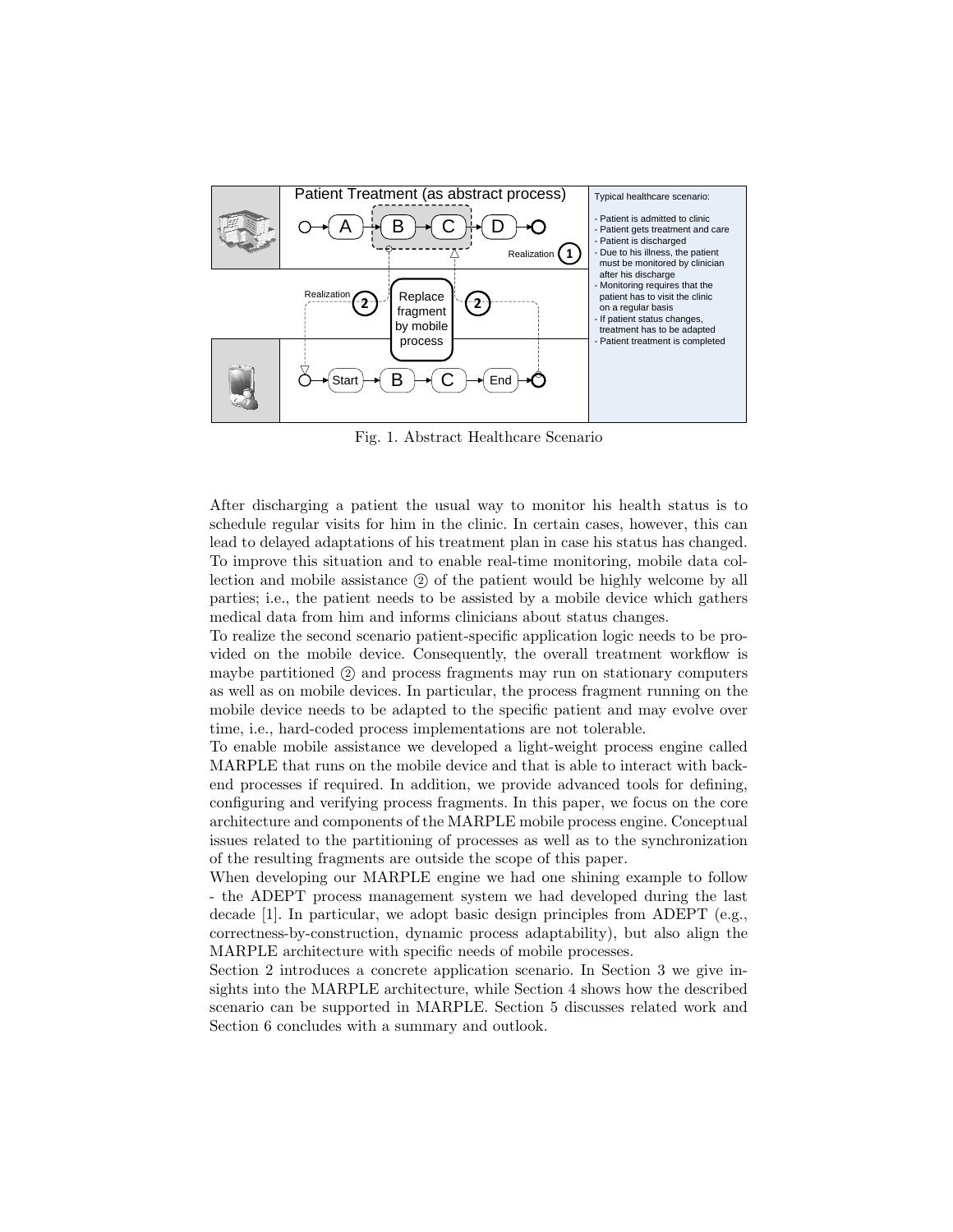# 2 Application Scenario

Fig. 2 shows a typical example of a healthcare process which is modeled in terms of BPMN. Assume that for a particular patient this process is executed three times per day and involves three parties. The first swim lane  $(1)$  shows activities conducted at the clinic, which starts the process. When executing step  $(2)$ , the clinic triggers the process fragment running on the mobile device of the patient. This mobile process collects patient data and coordinates required actions (e.g., to measure blood pressure or to gather ECG data).



Fig. 2. Healthcare Process with Mobile Patient Support

Let us consider the process  $(3)$  to be run on the mobile device of the patient in more detail: While the patient stays at home, he first gets a message through his mobile device. Then he measures and collects the requested data being assisted by the process running on his mobile device. Following this, results  $\alpha$  are sent back to the clinic which then decides <sup>5</sup> about next steps. Ideally no special actions are required. In this case a message is sent back to the patient's mobile device containing information about his medication  $(6)$ . Alternatively, the clinic may send a message with information about further treatment or special treatment to home care  $(7)$  (either provided by a professional service or a relative of the patient). In the latter case, an additional process fragment is started on the mobile device of the person who is responsible for home care. This process has to be synchronized with the process with the one running on the patient's mobile device. Finally, either the process running on the mobile device of home care or the one running on the mobile device of the patient sends back a report  $\circled{9}$  to the clinic. Then the process is finished.

Altogether the process fragments of three parties need to be synchronized. Thereby, the runtime infrastructure must be able to cope with communication problems, device failures and so forth. In Fig. 2 the pictograms with label DS and NS indicate a Network Switch or Device Switch within the overall process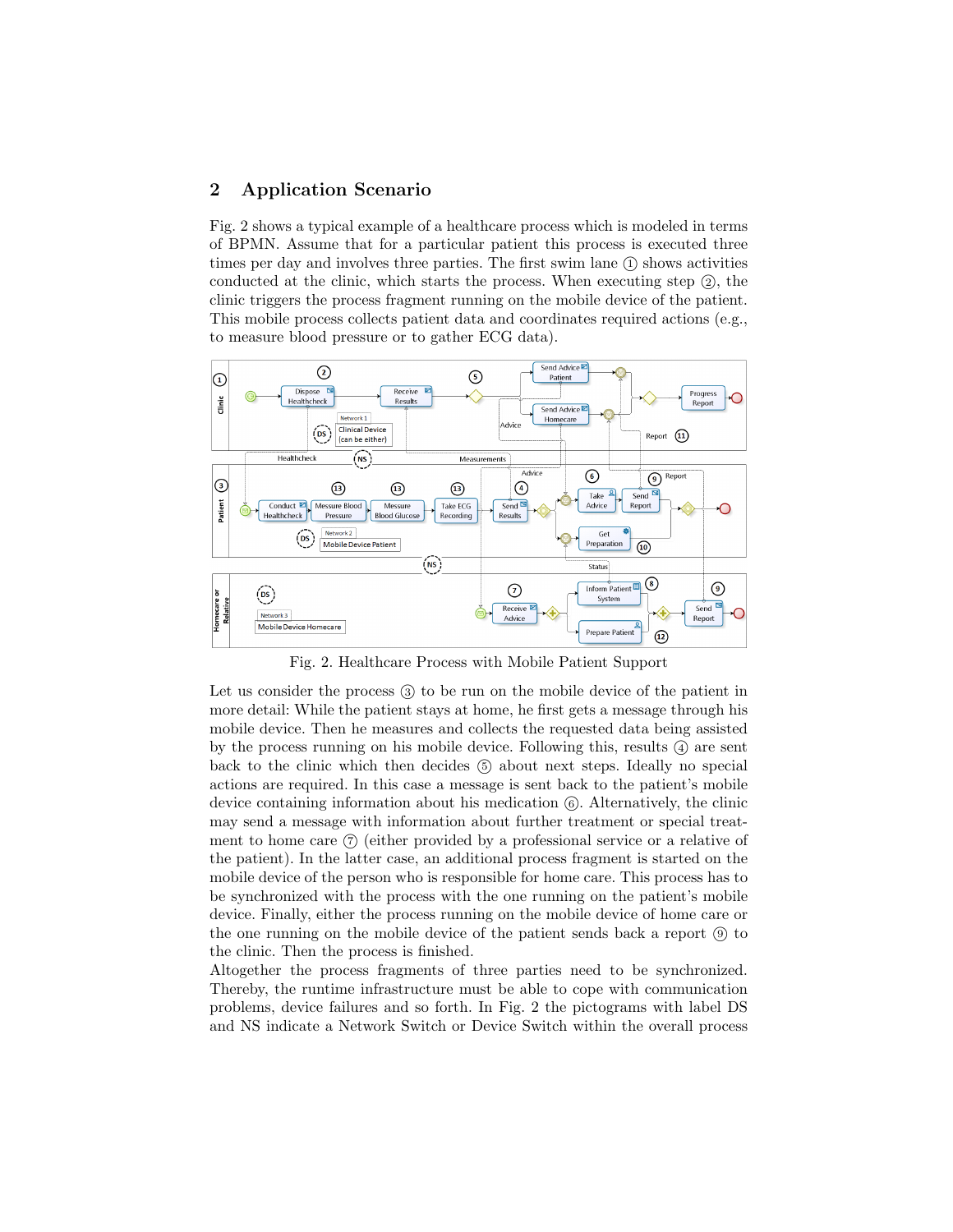choreography. Assume that the mobile device of the patient or its connection with the clinic fail. Then the clinic has now knowledge about the status of the patient, but only has the information that the network connection has broken. Such failure scenarios must be covered by the architecture. In particular, the following requirements need to be met by a supporting infrastructure:

- It must be possible to partition a process model and to allocate the resulting fragments on mobile devices as well as stationary computers.
- Soundness of the process (i.e., the process choreography) needs to be ensured.
- The runtime infrastructure has to cope with physical problems like broken connections or malfunctioning devices.
- When running the fragments on distributed devices their execution must be synchronized and messages be exchanged in a reliable way.
- Both the overall process model as well as its fragments might have to be adapted during runtime, e.g. to deal with exceptional situations.
- A mobile process must be able to gather sensoric data during its execution.

# 3 MARPLE Architecture

In this section we give insights into the MARPLE architecture (cf. Fig. 3). Its two core components are the MARPLE Mobile Process Engine V1.3 and the MARPLE Mediation Center. Here we focus on those parts of the MARPLE architecture that are relevant in the context of our application scenario. Other components and features of MARPLE are only mentioned shortly and will be subject of future publications.



Fig. 3. MARPLE Architecture

If a mobile device shall be added to the MARPLE environment, it first needs to be equipped with the basic software services required in the MARPLE context. Amongst others this includes Core Communication Services (CCS) as part of the MARPLE Mobile Process Engine V1.3. Thereby, we follow a light-weight approach; i.e., services that are initially not needed are not loaded to the device. Following this, the mobile device can connect to the MARPLE Mediation Center and indicate that its configuration may start. When starting the MARPLE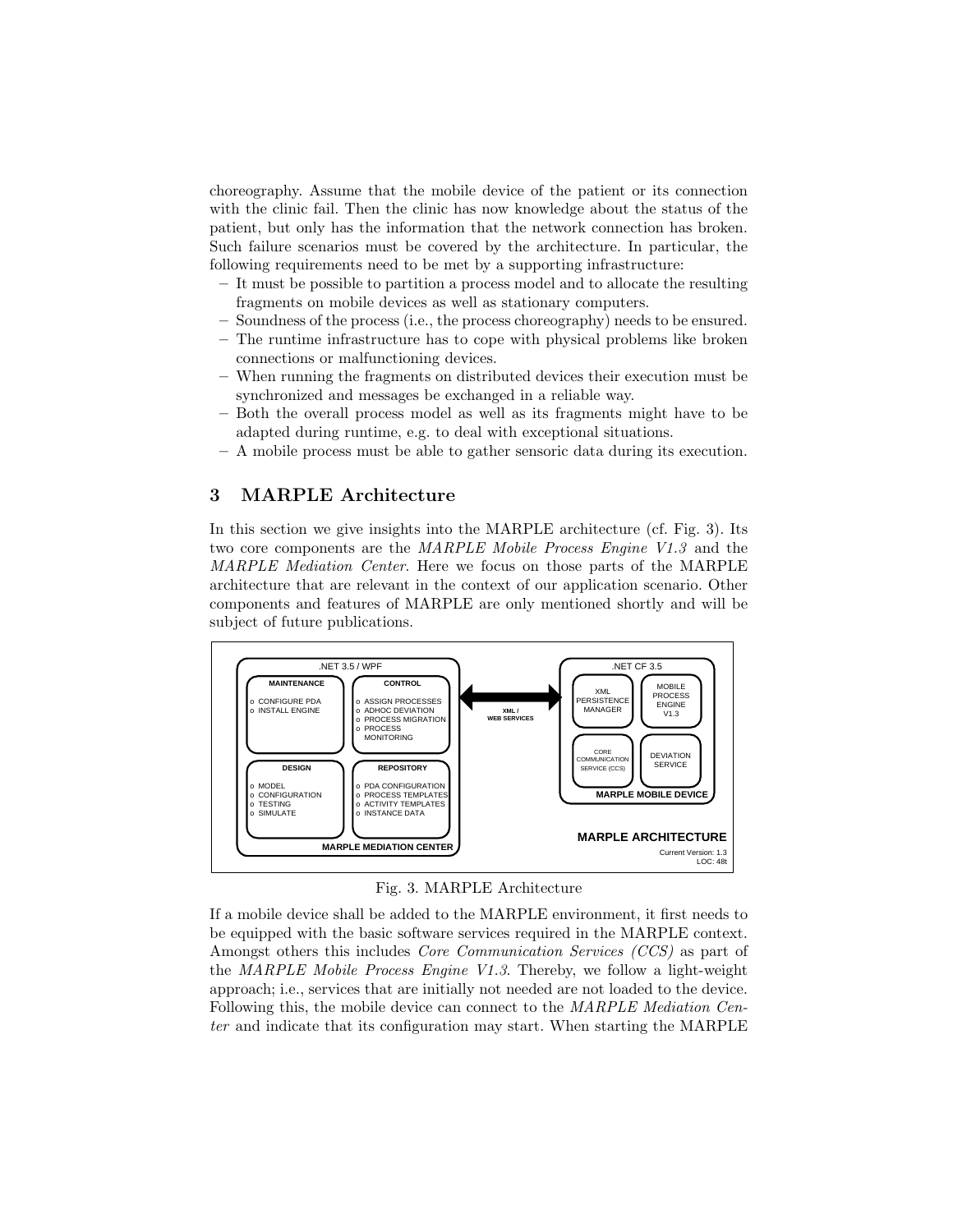configuration procedure on the mobile device through the MARPLE Mediation Center, CCS dynamically loads the MARPLE Mobile Process Engine V1.3, the MARPLE XML Persistence Manager, and the relevant process as well as Activity Templates to this device. In this context, Activity Templates encapsulate pre-manufactured application components that implement the process steps. In MARPLE, for example, activity templates can be associated with a user forms or a (remote) web service call. Regarding our example from Section 2, in process step <sup>7</sup> a report is sent from the patient's mobile process to the clinic. When realizing the MARPLE Mobile Process Engine  $V1.3$ , we re-use fundamental concepts and design principles of the ADEPT process management technology, which we developed during the last decade [1]. In particular, we adopt the ADEPT process meta model, apply its fundamental correctness notions and correctness checks, and enable flexible process enactment on the mobile device. The latter includes dynamic adaptations of process instances running on the mobile device (e.g., to cope with contextual changes in the environment) and is realized by the MARPLE Mobile Deviation Service.

Despite these commonalities with ADEPT it is noteworthy that we provide a complete new implementation of the kernel of the MARPLE Mobile Process Engine V1.3 in order to meet performance requirements of mobile scenarios and to cope with their specific requirements (e.g., broken connections and limited GUIs). In particular, the implementation framework MARPLE is based on is not the same as the one used in the context of ADEPT. While ADEPT relies on JAVA, our MARPLE architecture is based on .NET Compact Framework. The MARPLE Mediation Center consists of four major parts. First, its Maintenance component allows us to configure mobile devices such that they can be used for mobile process support. Second, the *Control Unit* enables users to assign executable processes to mobile devices, to enact them on the mobile device, to invoke user forms or web services during process execution, and to apply ad-hoc deviations from the pre-modeled process logic.

Another fundamental feature of the MARPLE Control Unit is its ability to migrate running process instances from one mobile device to another (e.g., if a patient wants to switch his device). Like ad-hoc changes such process migration can be initiated by the owner of the mobile device as well as by authorized users via the Control Unit. Another important component of the MARPLE Mediation Center is its Modeler. This component adopts basic correctness principles we developed in ADEPT, but provides additional features for partitioning processes and for specifying conceptual models for mobile processes. Consider again our example from Section 2. Using MARPLE Modeler, the fragment representing the data collection process (see Lane  $(3)$ ) can be defined. The same holds for the process fragment relating to home care. All meta data (e.g., PDA configurations) needed by the different components of the MARPLE architecture are maintained in the Repository of the MARPLE Mediation Center. Fig. 4 exemplarily illustrates the interaction between the MARPLE Mediation Service and two mobile devices: Initially, only one mobile device is involved in the interaction. Then a second device is added. Following this, the process instance running on the first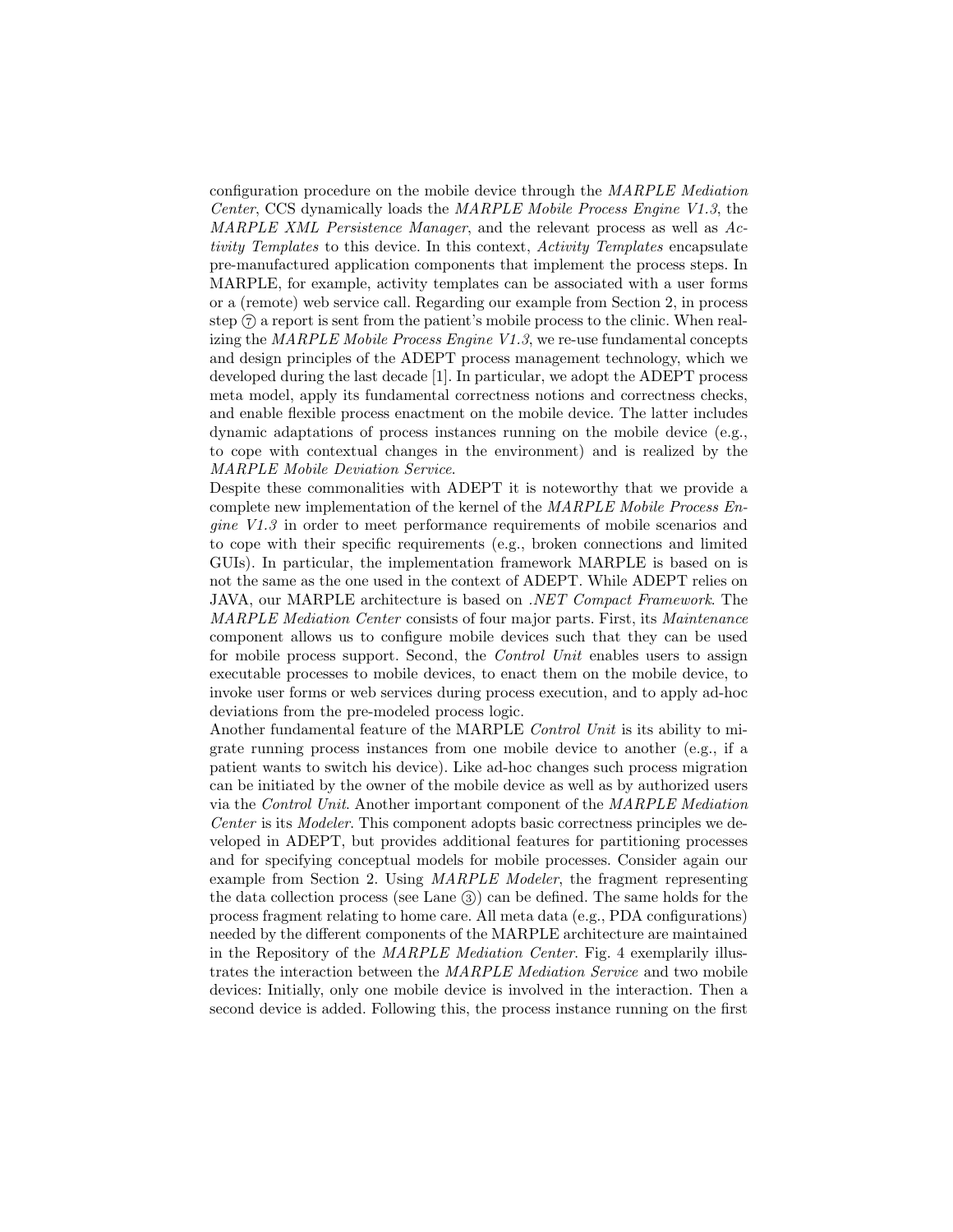mobile device is migrated to the newly introduced one (e.g., due to connection problems with the first device or better technical features of the new one). Note that this migration can be triggered either by the MARPLE Mediation Center or by the owners of the two devices. During process executions, the Control Unit may suspend, resume, abort and monitor running processes. Further, the MARPLE Mobile Process Engine V1.3 logs progress of the process using the Persistence Manager.



Fig. 4. MARPLE: Interaction Sequence

## 4 MARPLE-Demonstration

We revisit our scenario from Section 2 and show how it can be realized using MARPLE. Fig. 5 depicts the user interface of the MARPLE Mediation Center. With MARPLE Modeler, we can completely define the patient-centered data collection process from the middle lane in Fig. 2. Further, MARPLE, enables remote monitoring of process instances; e.g. Fig.  $5 \text{ (i)}$  shows a concrete process instance running on a mobile device as it can be monitored using MARPLE. Note that this perspective displays both the current status of the mobile process and the data values collected during process execution (see  $(7)$ ). Obviously, this is exactly the information a medical professional would need when remotely monitoring patient processes. Let us shortly consider how the above mentioned process fragment is modeled in MARPLE. Fig. 5 shows a part of this model together with instance-specific markings. Activity  $(2)$  is a *receive* activity which is waiting for an incoming message requesting a health check. The subsequent three activities constitute data collection steps which are either implemented as user forms or sensing activities; the blood pressure is gathered via a bluetooth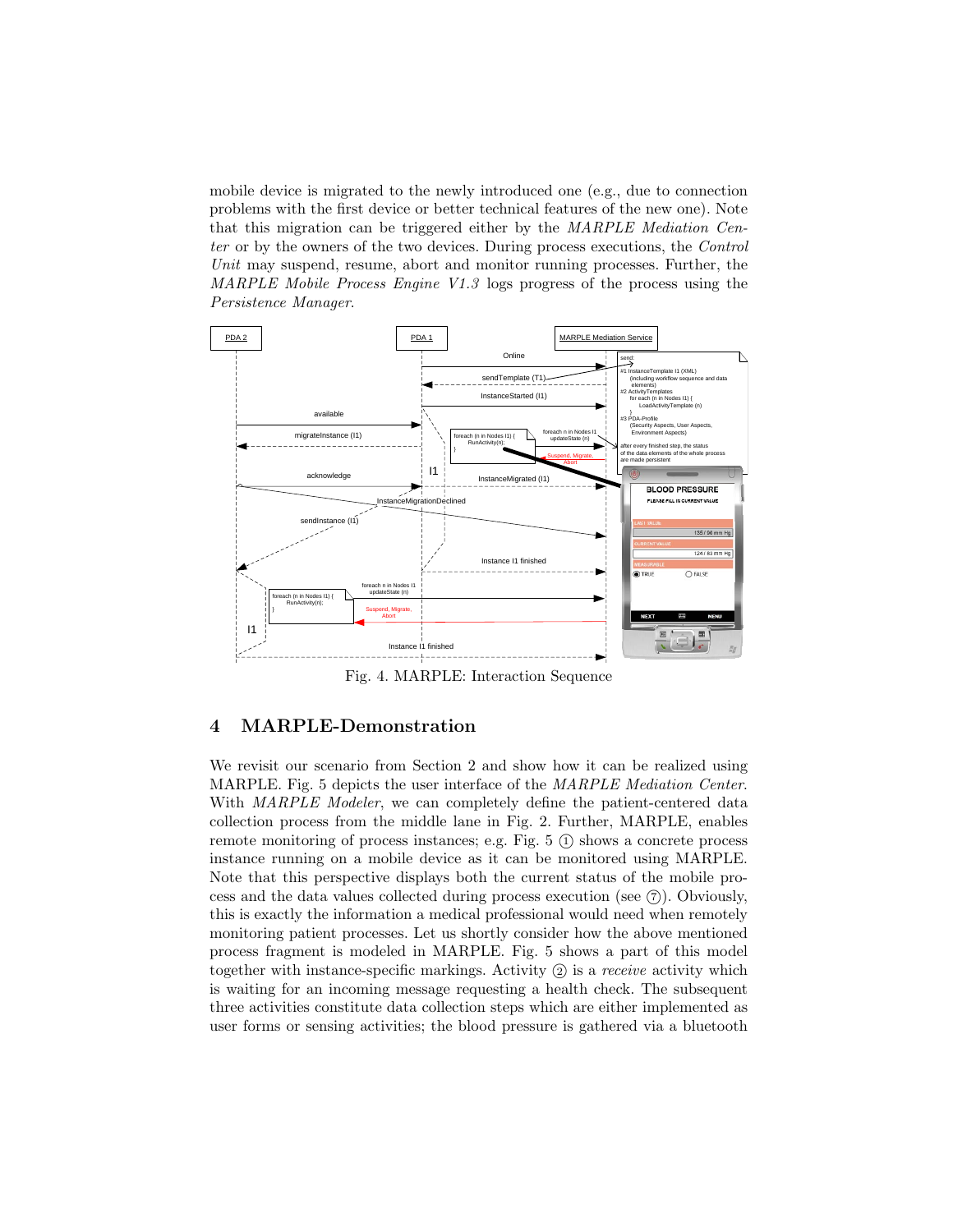activity template from the linked blood pressure system. Blood glucose and ECG recordings are entered via form-based activities; i.e., the user of the mobile device gets respective requests in his worklist and then has to fill in the two forms (e.g. see the PDA display in Fig. 4). Following data collection, activity  $\overline{a}$  is automatically executed. It invokes a web service at the clinic to report about measured results (e.g., to add them to the electronic patient record). Subsequent activity <sup>4</sup> then waits until a message is received either from the clinic or from home care. The toolbar on the left of Fig.  $5 \, (\textcircled{s})$  displays available functions for managing process templates, users, mobile devices and mobile device settings. Further, <sup>6</sup> displays the list of currently released process templates, which can be assigned to registered mobile devices. So far, we have focused on the implementation of the MARPLE Mobile Process Engine V1.3 and on robustness issues emerging with mobile processes.



Fig. 5. MARPLE: Mediation Center

## 5 Related Work

In literature we can find approaches which focus on logical models for mobile processes on the one hand and approaches addressing architectural and implementation issues of light-weight process engines on the other hand. Regarding the first category, for example, [2] deals with the partitioning of BPEL processes. A similar approach has been suggested in the context of ADEPT [3]. However, none of the two approaches has provided an architecture for mobile process support as suggested by MARPLE. Taking mobile network dynamics as core demand for mobile process engines, many approaches deal with failures and exceptions like broken connections or lack of communication facilities [4–7].